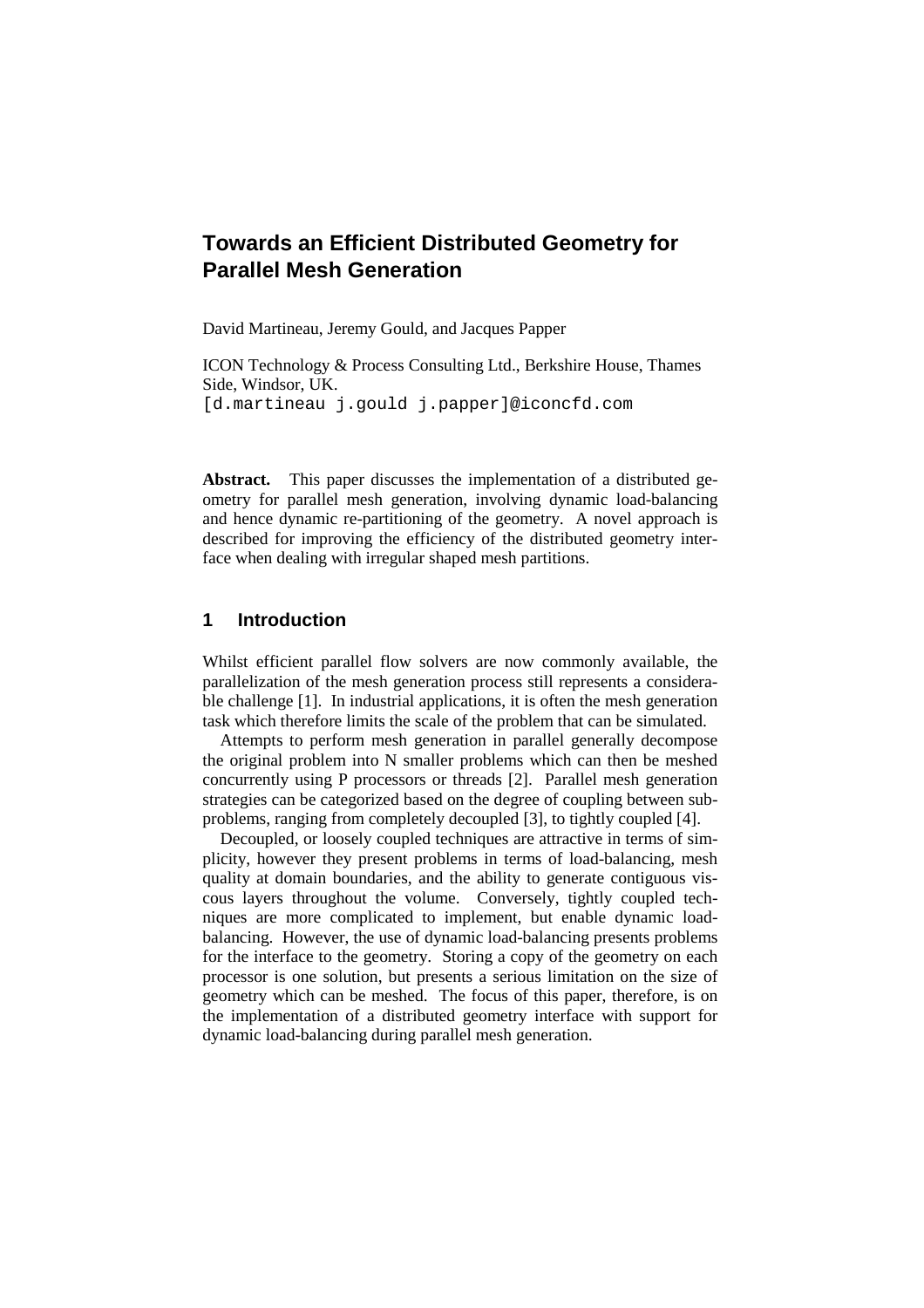#### **2 Parallel Mesh Generation Process**

The parallel hexahedral-dominant mesh generator, iconHexMesh, is part of the iconCFD process, an open source-based CFD suite developed by ICON, using OpenFOAM® technology. The mesh generation process in iconHexMesh is illustrated in Fig. 1, and involves refinement of the initial block mesh based on prescribed refinement levels on geometry surfaces and feature lines, creation of a conformal mesh by snapping to geometry surfaces, and insertion of a layer mesh to capture viscous boundary layers. At various points during the mesh generation, the mesh is dynamically repartitioned to achieve good load-balancing.



**Fig. 1.** Mesh generation process in iconHexMesh: (a) input STL geometry and initial block mesh, (b) final mesh.

#### **3 Distributed Geometry Implementation**

When performing mesh generation in parallel with a distributed geometry, the geometric surfaces must be re-distributed each time the mesh is repartitioned, so that each mesh partition has access to the local portion of the geometry. Feature lines, which consist of a series of contiguous edge segments that represent geometric discontinuities, surface intersections or boundaries of user-specified regions, must also be re-distributed when the mesh is re-balanced.

For the re-distribution of geometry surfaces, OpenFOAM® provides the class distributedTriSurfaceMesh, which extends the class triSurfaceMesh normally used to store STL geometry by adding a method to distribute the surface mesh. This is accomplished by exchanging a series of bounding boxes enclosing each of the mesh partitions. Each distributed surface then checks whether any triangles overlap these bounding boxes, and therefore need to be communicated to another processor. Any new triangles received from other processors are then merged with the existing surface mesh, removing any duplicate points and triangles in the process.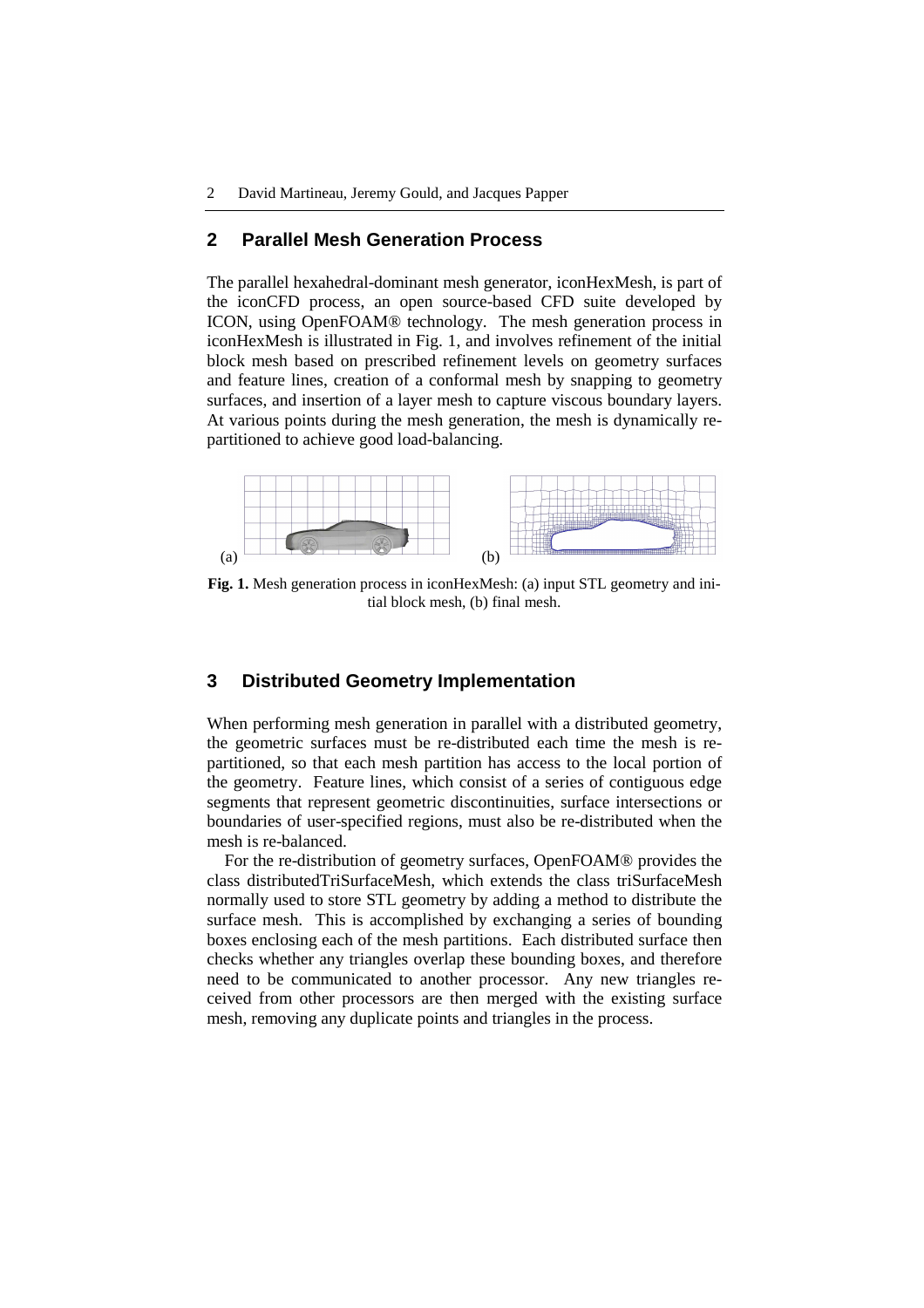However, the redistribution of the geometry is only one aspect of a distributed geometry interface. When the geometry is partitioned, geometric queries have to be handled differently, as illustrated in Fig. 2 for the process of finding the intersection of a line with the geometry.



**Fig. 2.** Distributed geometry implementation of line intersection checks

As a result, it was necessary to modify several parts of the meshing algorithm to avoid single point or edge geometry queries, and replace these with queries for groups of points or line segments which could then be performed synchronously across all processors.

With the modifications described above, it is now possible to generate meshes on models of much greater complexity, as demonstrated by Fig. 3, which shows a detail of the 20M cell mesh generated in 20 minutes on 128 processors for a civil aircraft model comprising of a 1.8GB STL file.



**Fig. 3.** Geometry (left) and detail of mesh (right) generated on civil aircraft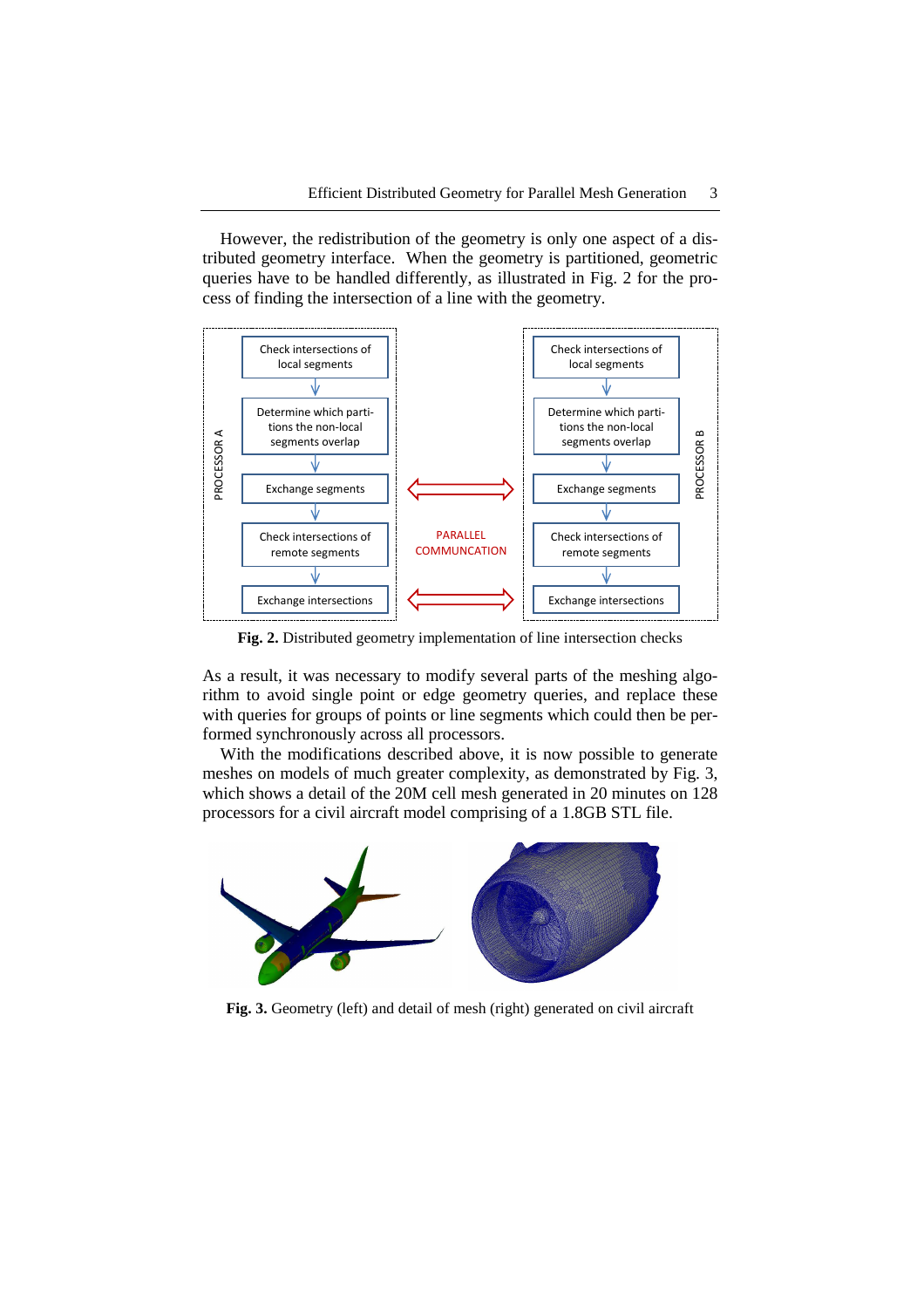#### **4 Support for Different Decomposition Methods**

The mesh generator iconHexMesh supports various decomposition methods: *simple* or *hierarchical* geometric decomposition methods in which the domain is split by planar cuts in the x, y and z directions, or *ptscotch*, which uses the PT-Scotch graph partitioning library. Although the hierarchical method is most commonly used during parallel mesh generation, the ptscotch method is attractive in terms of providing good loadbalancing whilst minimizing communication boundaries.

However, when moving to ptscotch, the speed of the refinement and snapping stages were reduced, because of a reduction in the locality of the geometry queries. The bounding boxes associated with each partition overlap more than those resulting from hierarchical decomposition, causing an increase in the exchange of data during re-distribution, and in the number of non-local geometry queries.

In order to address the problems associated with irregular shaped mesh partitions, the distributed geometry interface provides the ability to describe mesh partitions using multiple bounding boxes. The problem becomes one of determining a minimal set of bounding boxes which will best describe the shape of the mesh partition on each processor.

This problem was solved by creating an octree for the boundary of the mesh partition, and extracting a list of bounding boxes which correspond to the octree at a specified depth. This results in a set of bounding boxes which match the shape of the mesh partition as closely as possible, subject to a user-defined level, as illustrated in Fig. 4. Using multiple bounding boxes to approximate the mesh partitions results in a decrease in the number of triangles exchanged during geometry re-distribution, and improved localization of the geometry queries.



**Fig. 4.** Multiple bounding boxes used to approximate a mesh partition